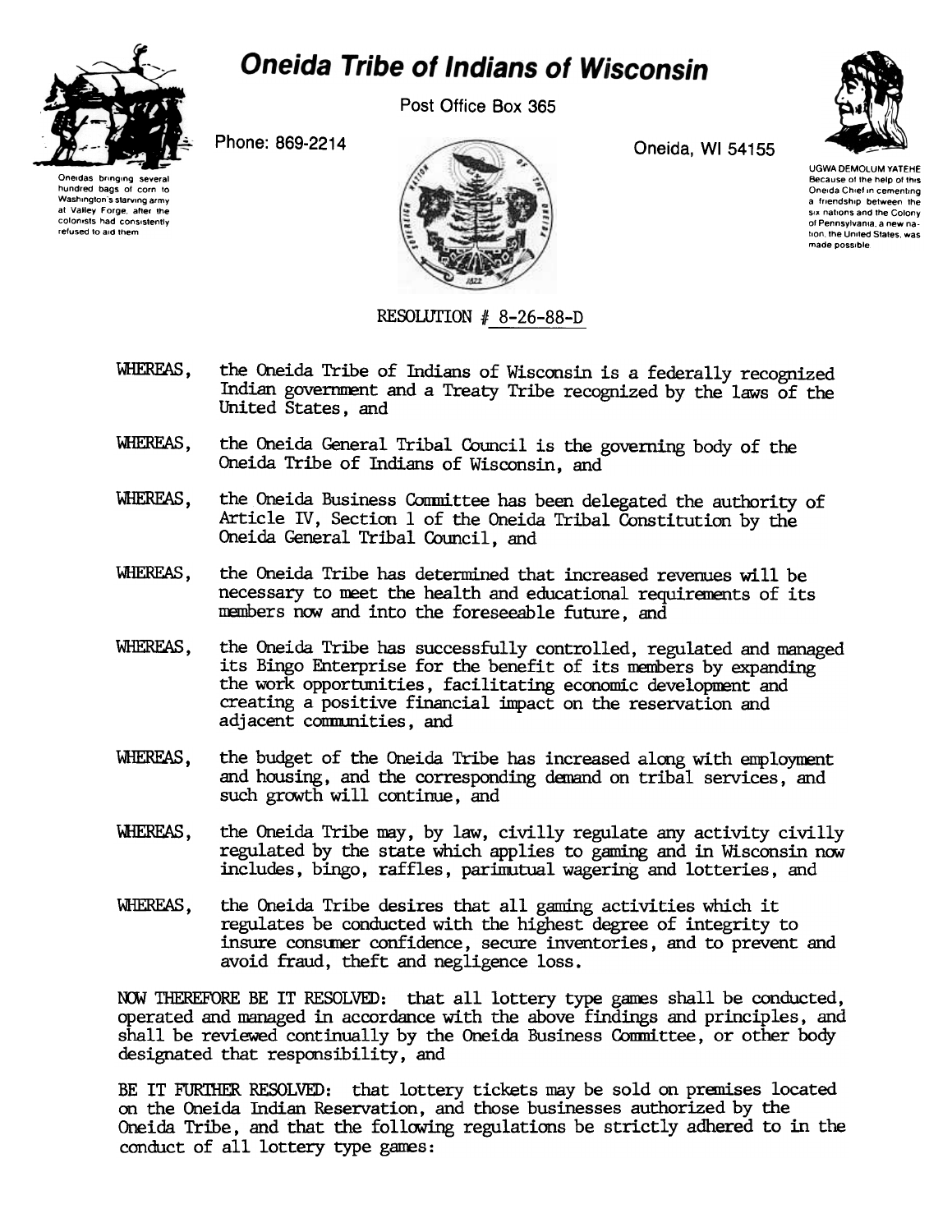## RESOLUTION #8-26-88-D Page 2

- I. Marketing and Advertising
	- A. All sales and advertising for Oneida lottery games shall be in accordance with this resolution and other laws of the Oneida Tribe.
	- B. No sales shall occur off the Oneida Indian Reservation unless specifically authorized by the Oneida Business Committee.
		- 1. Applications for a license to sell LOTTONEIDA Tickets must be made to the Gaming Director.
		- $\frac{2}{3}$ . License fee of \$15.00 will be accepted by the Gaming Director.
		- Licenses will be issued and administered by the Gaming Director.
	- C. The following persons may not purchase or be winners of Oneida Lottery Ganes:
		-
		- 2. Business Committee members.
		- 3. Data Processing Personnel processing Lotto tickets. a. Data Processing Manager
			- b. Computer Operator
		- Administrative personnel supervising the sale and drawing of Lotto tickets, and the drawer of numbers.
		- All Sellers, while on duty.
	- Procedures
		- Inventory Controls
			- a. One person or other designee will be in charge of receiving tickets, distributing tickets to locations, keeping undistributed tickets under lock and key.
			- b. All tickets will be given to individual locations in a locked dispensor. The key will not be left at the location. It will be controlled by the person in charge of the safe guarding of the tidkets.
			- c. All tickets will be signed for, the original receiving slip will be sent to data processing for entry purposes.
- 1. Any minor person under the age of eighteen (18)<br>
2. Rusiness Committee members.<br>
3. Data Processing Personnel processing Lotto tick<br>
a. Data Processing Personnel processing Lotto tick<br>
4. Administrative personnel superv d. Daily inventory reports will be required of all locations selling tickets unless otherwise provided for in this resolution. These reports will include date on ticket, tidket color, beginning and ending inventory book/tidket numbers, number of tickets sold, a cash register tape for verification, book/ticket numbers of additional tickets received, and book/ticket numbers of returned tickets. This information will be computerized daily.
	- e. Weekly reports inplenented for strong internal controls will consist of but not limited to:
		- 1) Tidket Reconstruction Report.
		- 2) Ticket Verification Report.
		- 3) Prize Distribution Report.
		- 4) Ticket Inventory Report last report shall be dated, with time of report from computer and given to the Gaming Director before drawing.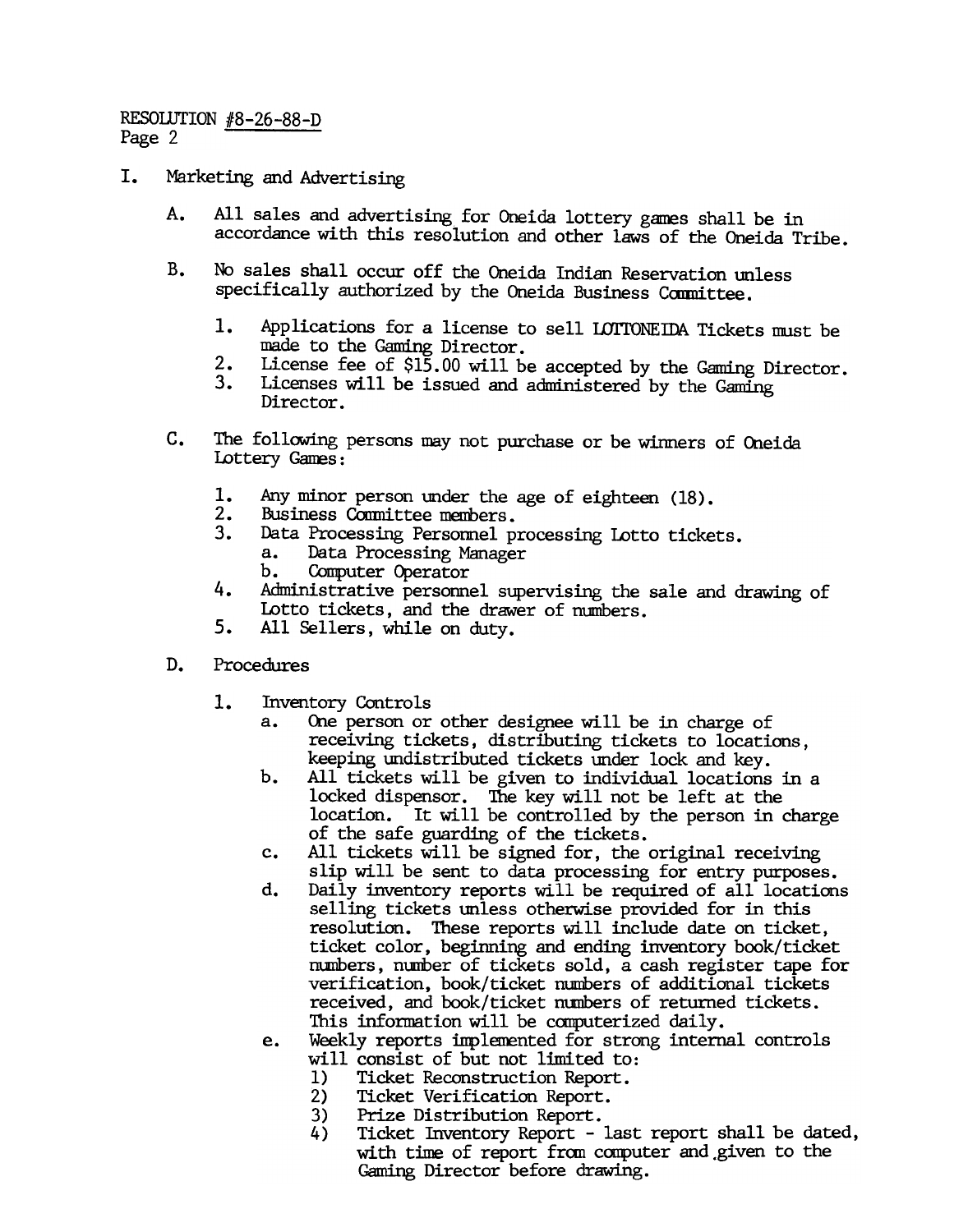- f. All pertinent information will be stored on computerized backup and retained for audit.
- g. Any responsible employee who fails to strictly adhere to these controls shall be subject to disciplinary actions pursuant to the Oneida Tribal Policies and Procedures and/or criminal prosecutions.
- h Non-Tribal businesses will receive tickets as needed pursuant to the stated schedule set forth in the contract Reports and cash receipts will be submitted weekly. Sellers will be rebated for all sales.
- i Necessary corrective action will be at the discretion of the Gaming Director, and may include termination of permission to sell LOTTONEIDA tickets.
- 2. Sales
	- Only authorized persons may make sales of lottery tickets.  $a<sub>z</sub>$
	- $b<sub>r</sub>$ All sales are final - NO Refunds
	- All sales are to be strictly accounted for and subject to  $c_{\cdot}$ random audit by the Oneida Tribe at anytine and reported to the Oneida Business Committee on a weekly basis or as requested.
	- d. Tidkets shall be printed, color coded and dated on a weekly basis.
	- Unsold imprinted tidkets shall be accounted for, recorded e. and destroyed before witnesses after the weekly drawing.
	- f. Sales for the weekly drawing shall be stopped promptly at 12: 00 Nbon at all outlets on eadh Wednesday.
	- Sales for the following week may commence no earlier that  $g_{\bullet}$ 12:01 P.M. each Wednesday.
- 3. Payouts
	- a. Payouts shall be made the day after the drawing to any person who presents a valid winning ticket.
	- b. Winners shall be subject to the provisions of the I.R.S. Code.
	- Winners over \$600.00 must property identify themselves  $c_{\bullet}$ with two (2) forms of identification i.e., social security number and drivers license preference. Special procedures for identification of Jackpot winners will be followed.
	- d. Winners must sign and date their winning ticket upon redenption and a receipt will be provided upon request.
	- e.<br>f. Winners shall be paid only by check.
	- Jackpot winners may elect to be paid in structured paynents as fo11ONs:
		- 1)  $$25,000 one (1) payment$
		- 2) \$25,000 and over -equal annual payments.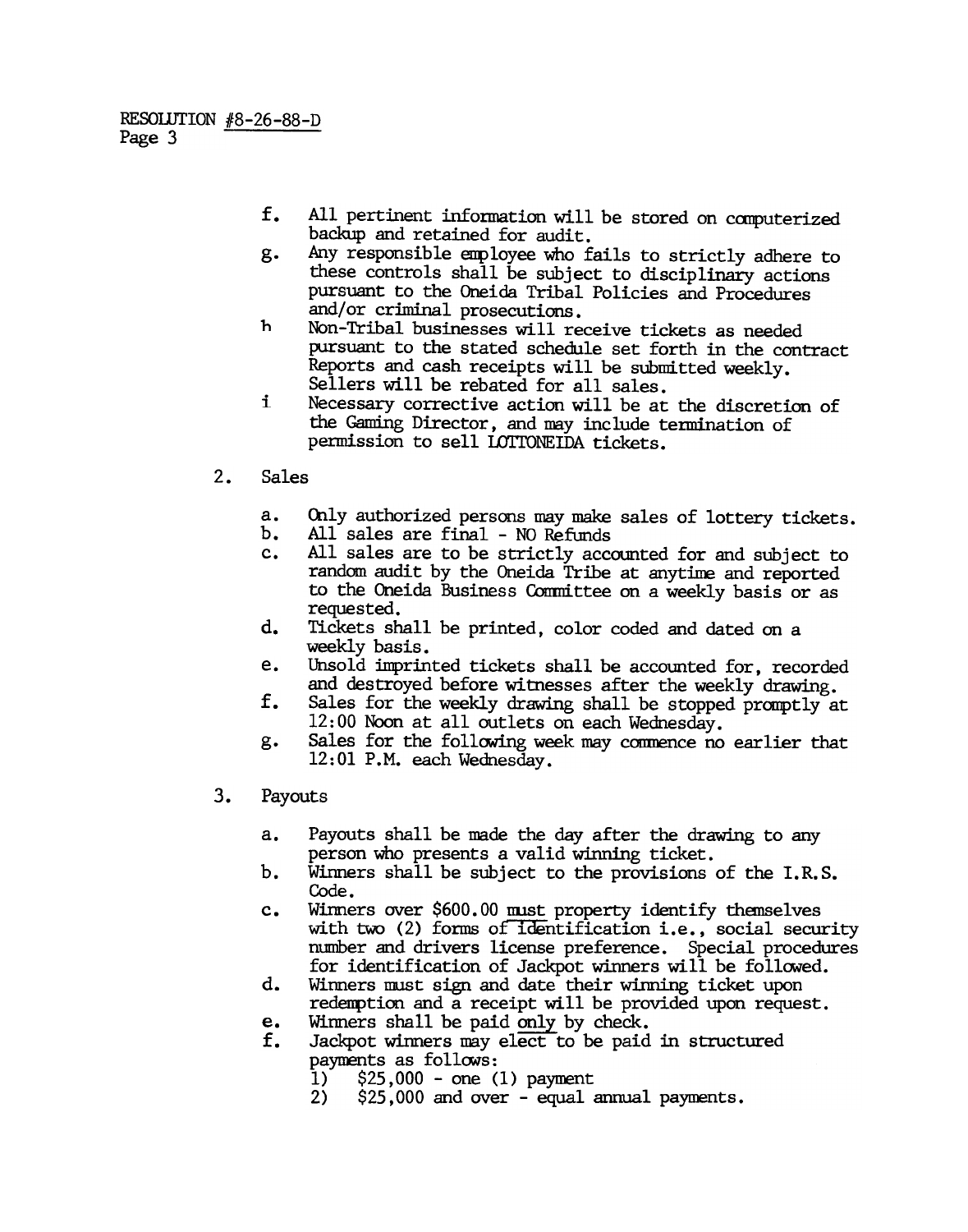- g. Tickets shall be invalid if they have been: Stolen, unissued, unreadable, mutilated, altered, counterfit in Whole or part, miscut, misregistered, nultiply-printed, produced in error, typographical or mechanical errors partially blank, obtained illegitimately, or have any portion changed.
- h. Winning tickets must be presented within one hundred eighty  $(180)$  days of the drawing date shown on ticket.
- Winners over \$1,200 may be photographed, said photos may i. be used at the discretion of the Oneida Tribe, and are the property of the Oneida Tribe.
- - Shall be held each Wednesday at the Irene Moore Activity Center by a duly authorized enployee of the Oneida Tribe.
	- The drawing will be video taped, and a copy of which shall be secured by the Oneida Public Safety Department and retained for 180 days.
	- Verified results shall be published immediately at all ticket outlets with notification to all media.
- II. Tickets
	- A. All tickets must clearly set forth:
		- Date of drawing they are purchased for.
		- The name LottOneida.
		- 3. That the game is regulated by the laws of the Oneida Tribe
		- 4. All rules pertaining to sale and payouts.
		- 5. Verification numbers.
- 4. Drawing<br>
a. Sh<br>
Cer<br>
b. The Cer<br>
b. The response of the cer<br>
c. Ver<br>
tid be cer<br>
c. We tid<br>
cer<br>
1. Date of<br>
2. The nam<br>
3. That the drawing.<br>
4. All rule<br>
5. Verific<br>
B. Unsold ticket<br>
imprinted tide drawing.<br>
Caming D b.<br>
c.<br>
c.<br>
C.<br>
L. Dad<br>
2. The 1. Dad<br>
2. The 4. All<br>
5. We<br>
B. Unsold imprint<br>
the drag<br>
Gaming<br>
C. A winni<br>
III. Violations/F<br>
A. Violations/F<br>
A. Violations/F<br>
A. Violations/F<br>
B. These r<br>
includes 1.2. B. Unsold tickets must be accounted for before the drawing. Unsold imprinted tickets must be destroyed within forty-eight (48) hours of the drawing. The Ticket Inventory Report must be given to the Gaming Director before the drawing.
	- c. A winning ticket is entitled to one prize per ticket
	- III. Violations/Prosecutions
		- Violators of these rules shall be subject to disciplinary action if anployees of the Oneida Tribe and/or criminal prosecutions where circunstances so indicate. A.
		- These rules shall apply to individual sellers who contract to sell tickets. B.